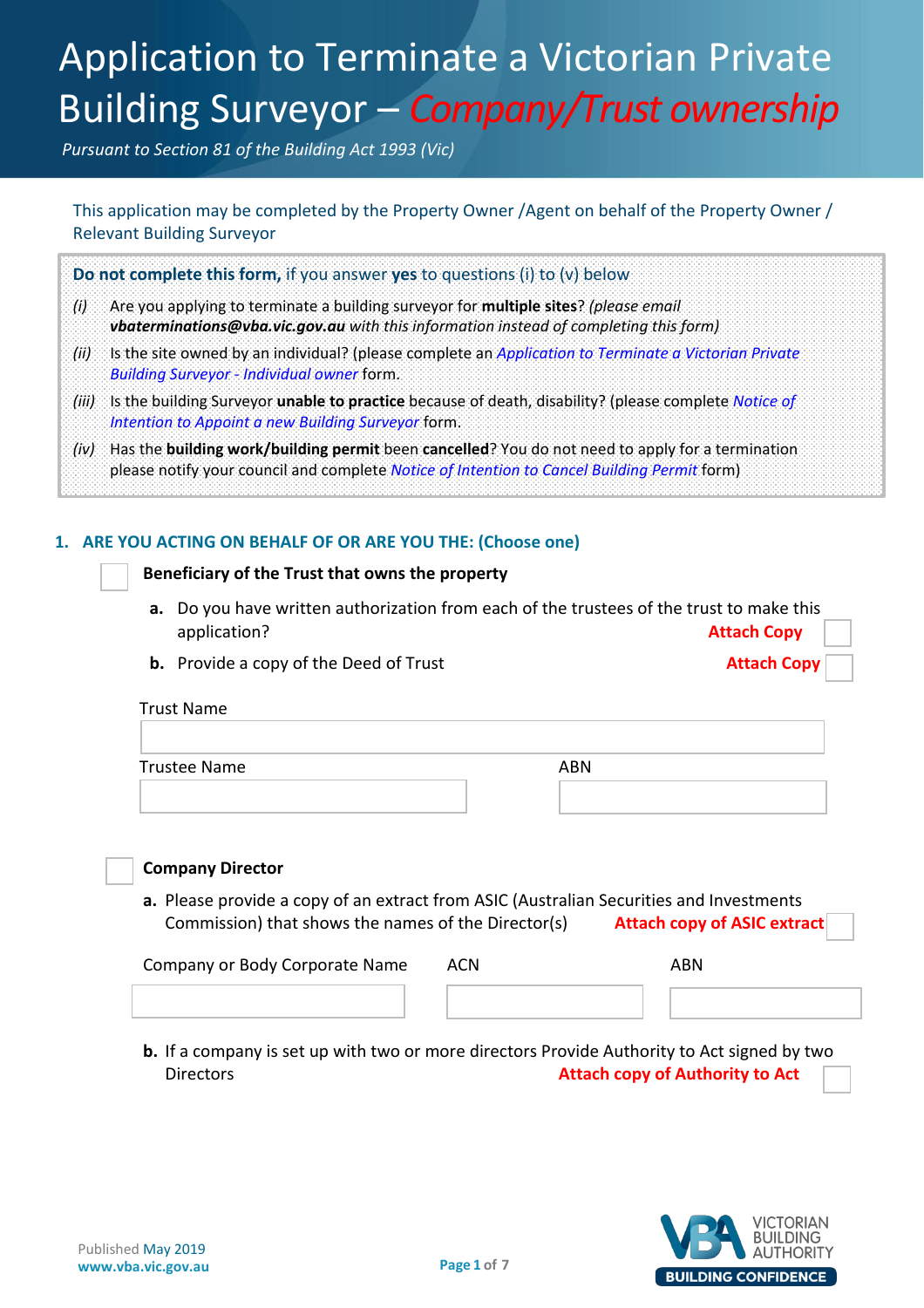#### **2. APPLICANT CONTACT DETAILS**

| Title (Mr, Mrs, etc) | Given names                                                                                  | Family names (Surname)                                                                              |
|----------------------|----------------------------------------------------------------------------------------------|-----------------------------------------------------------------------------------------------------|
|                      | Position held at the company/trust (If applicable) Name of the company/trust (if applicable) |                                                                                                     |
|                      |                                                                                              | Postal Address (Please include Lot No., Street No, Unit or Level, Street Name, Suburb and Postcode) |
|                      |                                                                                              |                                                                                                     |
| Home telephone       | <b>Business telephone</b><br>Mobile phone                                                    | Email                                                                                               |
|                      |                                                                                              | 3. PROPERTY OWNER CONTACT DETAILS (Only complete is different to applicant contact details above)   |
| Title (Mr, Mrs, etc) | Given names                                                                                  | Family names (Surname)                                                                              |
|                      | Position held at the company/trust (If applicable) Name of the company/trust (if applicable) |                                                                                                     |
|                      |                                                                                              | Postal Address (Please include Lot No., Street No, Unit or Level, Street Name, Suburb and Postcode) |
| Home telephone       | <b>Business telephone</b><br>Mobile phone                                                    | Email                                                                                               |
|                      |                                                                                              |                                                                                                     |

#### **4. CERTIFICATE OF TITLE Attach Copy\***

#### **5. BUILDING WORK LOCATION (One location only\*)**

| Lot number  | Street number | Unit or level number |
|-------------|---------------|----------------------|
|             |               |                      |
| Street name | Suburb        | Postcode             |
|             |               |                      |

#### **6. DESCRIPTION OF THE BUILDING WORK**

#### **7. DETAILS OF THE STATUS OF BUILDING WORK**

#### **a. Has a building permit been issued for this building work by the relevant building surveyor?**



Yes - What is the building permit number? **Attach Attach copy** \*

No

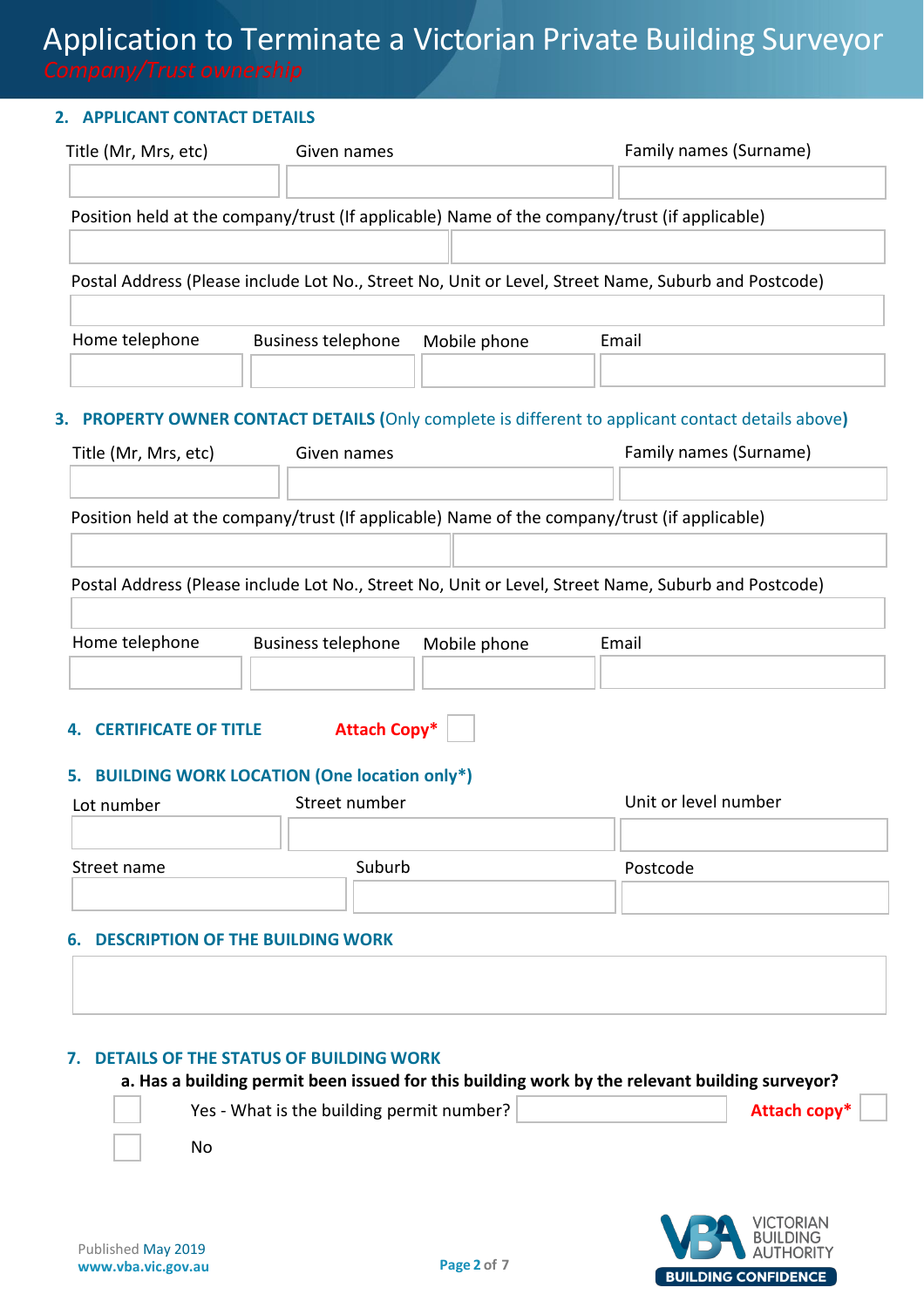| $1.0000$ order only                                                                                 |                   |                                                   |
|-----------------------------------------------------------------------------------------------------|-------------------|---------------------------------------------------|
| b. Has the building work commenced?                                                                 |                   |                                                   |
| Yes                                                                                                 |                   |                                                   |
| No                                                                                                  |                   |                                                   |
| c. Do you intend to complete the building work?                                                     |                   |                                                   |
| Yes                                                                                                 |                   |                                                   |
| No                                                                                                  |                   |                                                   |
| d. Has a building notice or building order been issued for the building work?                       |                   |                                                   |
| Yes                                                                                                 |                   |                                                   |
| <b>Building notice</b>                                                                              | OR Building order | <b>Attach copy</b> (if you answered Yes)          |
| <b>No</b>                                                                                           |                   |                                                   |
| DETAILS OF THE FIRST RELEVANT BUILDING SURVEYOR APPOINTED<br>8.                                     |                   |                                                   |
| Title (Mr, Mrs, etc)<br>Given names                                                                 |                   | Family names (Surname) Registration Number (MUST) |
|                                                                                                     |                   |                                                   |
| Name of the company (if applicable)                                                                 |                   |                                                   |
|                                                                                                     |                   |                                                   |
| Postal Address (Please include Lot No., Street No, Unit or Level, Street Name, Suburb and Postcode) |                   |                                                   |
| Home telephone<br><b>Business telephone</b>                                                         | Mobile phone      | Email                                             |
|                                                                                                     |                   |                                                   |
| DATE OF APPOINTMENT OF THE FIRST RELEVANT BUILDING SURVEYOR                                         |                   |                                                   |
| Date                                                                                                |                   |                                                   |
| Provide a copy of the appointment (either document below is accepted)                               |                   |                                                   |
| Section 80, or                                                                                      |                   | Attach copy*                                      |
| Copy of the Application for a Building Permit                                                       |                   |                                                   |
| <b>APPLICANT APPOINT THE RELEVANT BUILDING SURVEYOR?</b><br>10. DID THE                             |                   |                                                   |
| Yes                                                                                                 |                   |                                                   |
| No                                                                                                  |                   |                                                   |
| 11. DID ANOTHER PERSON APPOINT THE RELEVANT BUILDING SURVEYOR?                                      |                   |                                                   |

|    | Yes - Provide information: |  |
|----|----------------------------|--|
| No | Attach copy*               |  |

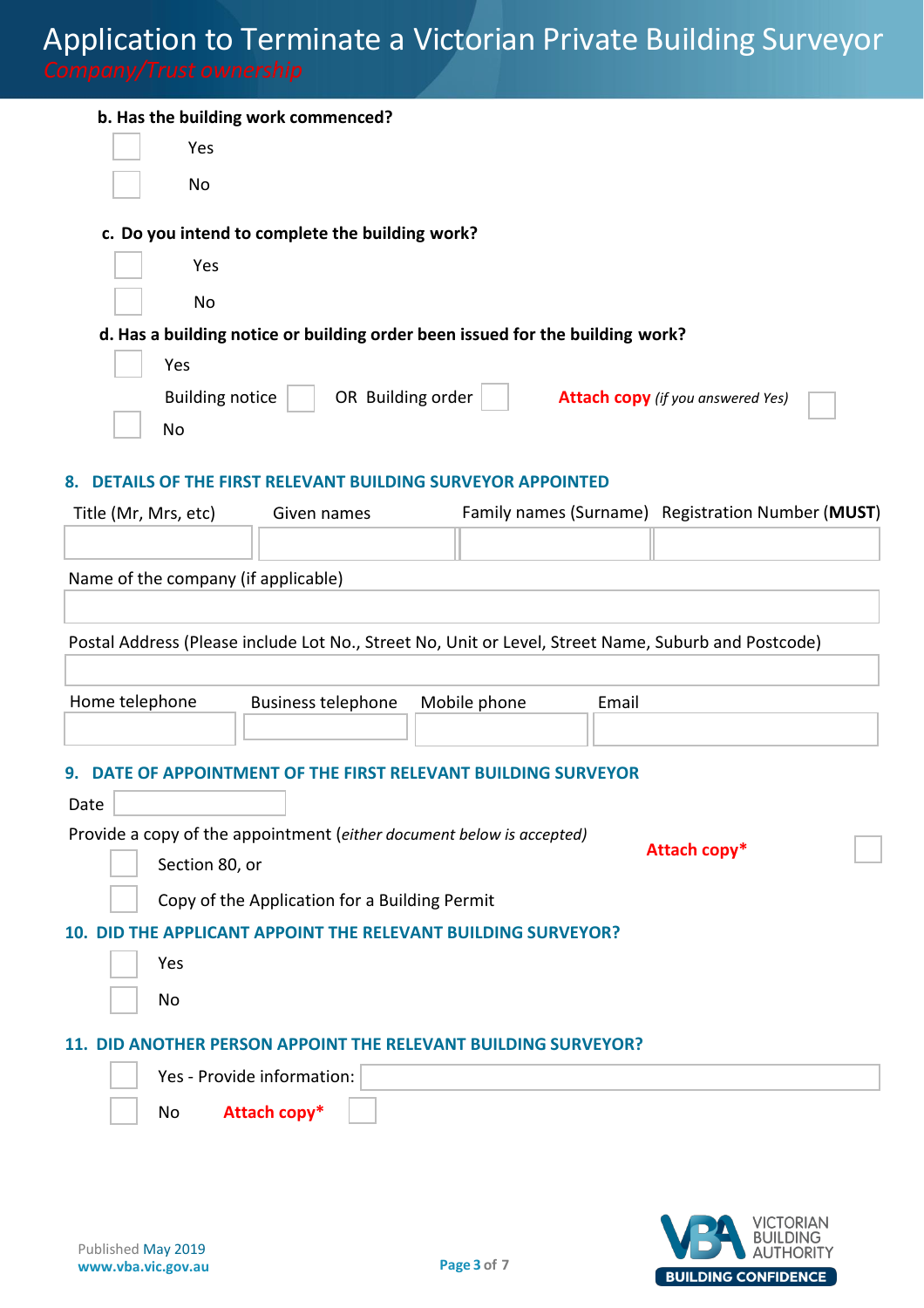#### **12. IS THERE MORE THAN ONE BUILDING SURVEYOR APPOINTED FOR THE SAME WORK?**

Yes (go to **question 13** - provide details of the second building surveyor)



No (skip to **question 17**)

#### **13. DETAILS OF THE SECOND RELEVANT BUILDING SURVEYOR APPOINTED (If applicable)**

Title (Mr, Mrs, etc) Given names Family names (Surname) Registration Number (**MUST**)

Name of the company (if applicable)

Postal Address (Please include Lot No., Street No, Unit or Level, Street Name, Suburb and Postcode)

| Home telephone | Business telephone  Mobile phone | Email |
|----------------|----------------------------------|-------|
|                |                                  |       |

#### **14. DATE OF APPOINTMENT OF THE SECOND RELEVANT BUILDING SURVEYOR**

**Note: It is an offence under the Building Act 1993 section 79 (2) a person must not appoint a private building surveyor to complete any functions set out in section 76 in respect of a building or building work if another building surveyor has already commenced to carry out the functions in respect of that building or building work**.

Date Provide a copy of the appointment **Attach copy** *(if you answered Yes to Q12)*

Section 80 or

Copy of the Application for a Building Permit

#### **15. HAS THE BUILDING WORK CHANGED?**



Yes *(go to question 16)* 

No *(skip to question 17)*

#### **16. PLEASE DESCRIBE HOW THE BUILDING WORK HAS CHANGED.**

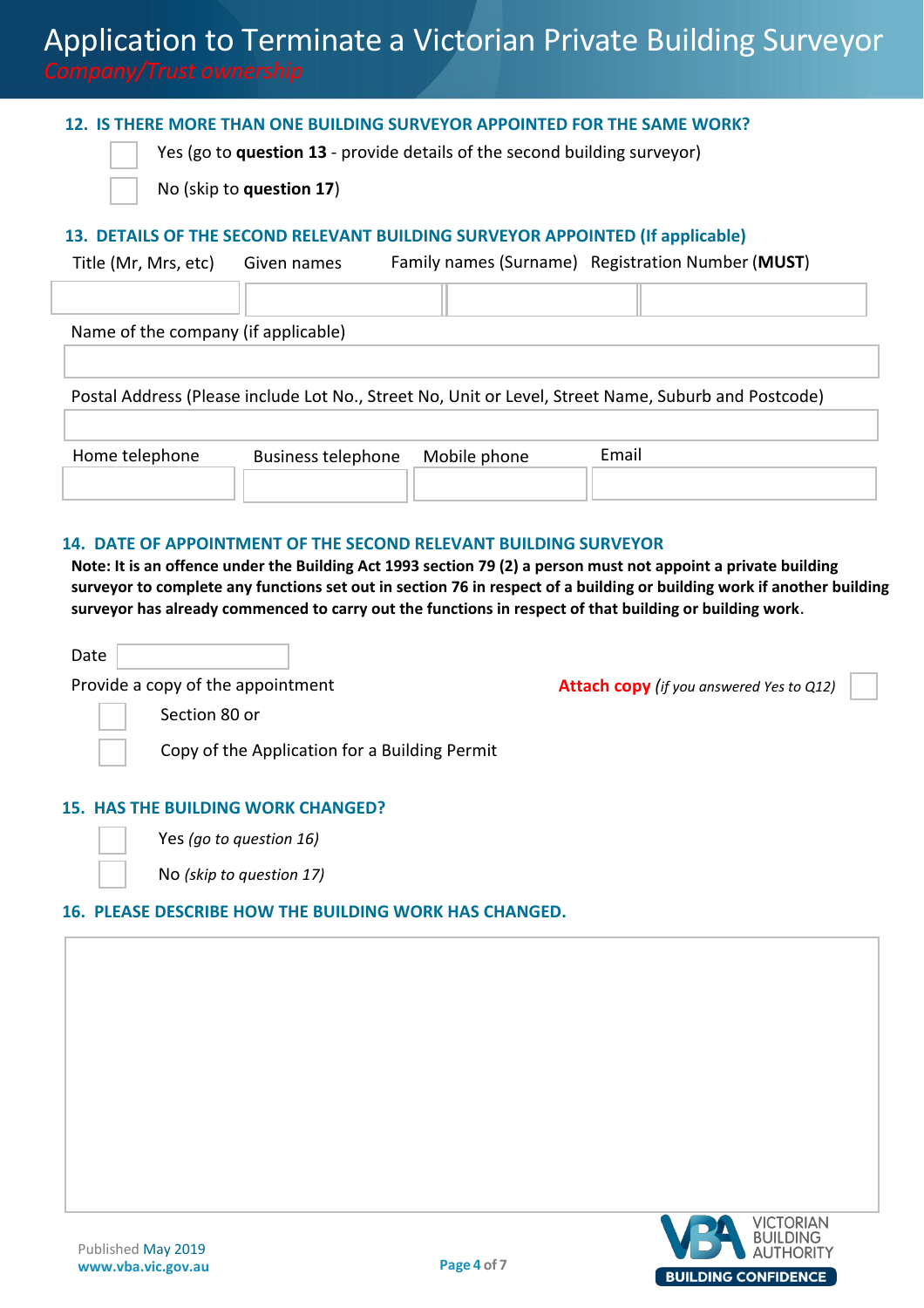#### **17. EXPLAIN THE REASON/S FOR THE TERMINATION OF THE APPOINTMENT OF THE FIRSTBUILDING SURVEYOR? (NO MORE THAN 500 WORDS) <sup>1</sup>**

### **TO FACILITATE THE TRANSFER OF THE APPOINTMENT**

#### **18. HAVE YOU DISCUSSED YOUR INTENTIONS TO TERMINATE THE FIRST BUILDING SURVEYOR'S APPOINTMENT WITH THE BUILDING SURVEYOR?**

Yes, *(please attach their letter of agreement to terminate their appointment)*

**Attach letter of agreement OR**

No, *(please provide a reason below and attach evidence to back up your reason why you cannot get the first building surveyor to agree to terminate their appointment)* 

**copy of evidence**\*

### **19. HAVE YOU IDENTIFIED A NEW BUILDING SURVEYOR WHO IS WILLING TO TAKE OVER THE TRANSFER OF THE FUNCTION FOR THIS APPOINTMENT OR BUILDING WORK?**

Yes *(please attach their letter of acceptance to take over transfer* **Attach copy\***

No, *Do not submit this application yet. The VBA cannot grant a termination unless you have identified a new building surveyor willing to take over the transfer.*

 $<sup>1</sup>$  Please be aware that your reasons for the application may be disclosed the building surveyor.</sup>

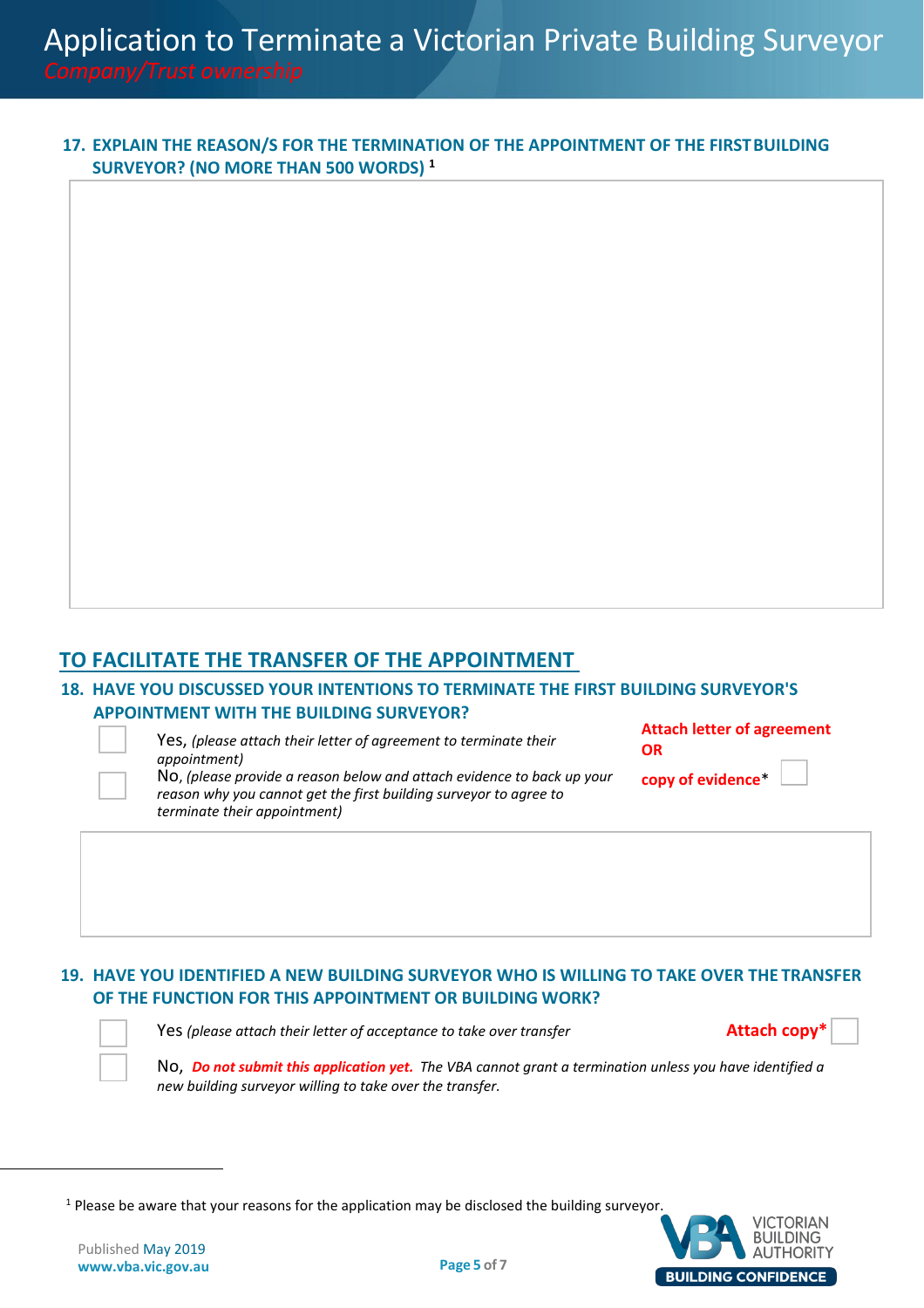#### **20. CONTACT DETAILS OF THE PROPOSED NEW RELEVANT BUILDING SURVEYOR WILLING TO ACCEPT THE TRANSFER OF FUNCTIONS**

| Title (Mr, Mrs, etc)                | Given names | Family names (Surname) Registration Number (MUST) |
|-------------------------------------|-------------|---------------------------------------------------|
|                                     |             |                                                   |
| Name of the company (if applicable) |             |                                                   |
|                                     |             |                                                   |

Postal Address (Please include Lot No., Street No, Unit or Level, Street Name, Suburb and Postcode)

| Home telephone | Business telephone Mobile phone | ™ail |
|----------------|---------------------------------|------|
|                |                                 |      |
|                |                                 |      |

### **It is important to note, that the applicant is to endeavor to complete the application form and to provide all the supporting information/documentation when submitting this form.**

**If supporting documents are missing the application will be returned to the applicant so please use the checklist below to ensure you application is processed in a timely manner.**

| Checklist of documents required to support this application                                                                                       |                                      |                               |  |  |
|---------------------------------------------------------------------------------------------------------------------------------------------------|--------------------------------------|-------------------------------|--|--|
| <b>Description</b>                                                                                                                                | <b>Relates to</b><br><b>Question</b> | <b>Tick Enclosed</b><br>items |  |  |
| Authority letter for all beneficiary of the Trust OR company director(s)                                                                          | $1*$                                 |                               |  |  |
| Deed of Trust OR ASIC extract with the names of the directors                                                                                     | $1*$                                 |                               |  |  |
| Certificate of Title                                                                                                                              | 4*                                   |                               |  |  |
| <b>Building Permit number</b>                                                                                                                     | $7.a*$                               |                               |  |  |
| Copy of building notice if any (pursuant to section 106) OR building<br>orders if any (pursuant to section 37)                                    | $7.d*$                               |                               |  |  |
| Section 80 Appointment from the first relevant building surveyor OR<br>Application for Building Permit from the first relevant building surveyor  | $9*$                                 |                               |  |  |
| Section 80 Appointment from the second relevant building surveyor OR<br>Application for Building Permit from the first relevant building surveyor | 14                                   |                               |  |  |
| Letter from the first relevant building surveyor willing to be terminated<br>OR relevant evidence of attempts to contact                          | $18*$                                |                               |  |  |
| Letter from the new relevant building surveyor willing to accept the<br>transfer of functions                                                     | $19*$                                |                               |  |  |

**\*** *Denotes what documents are required for ALL applications*